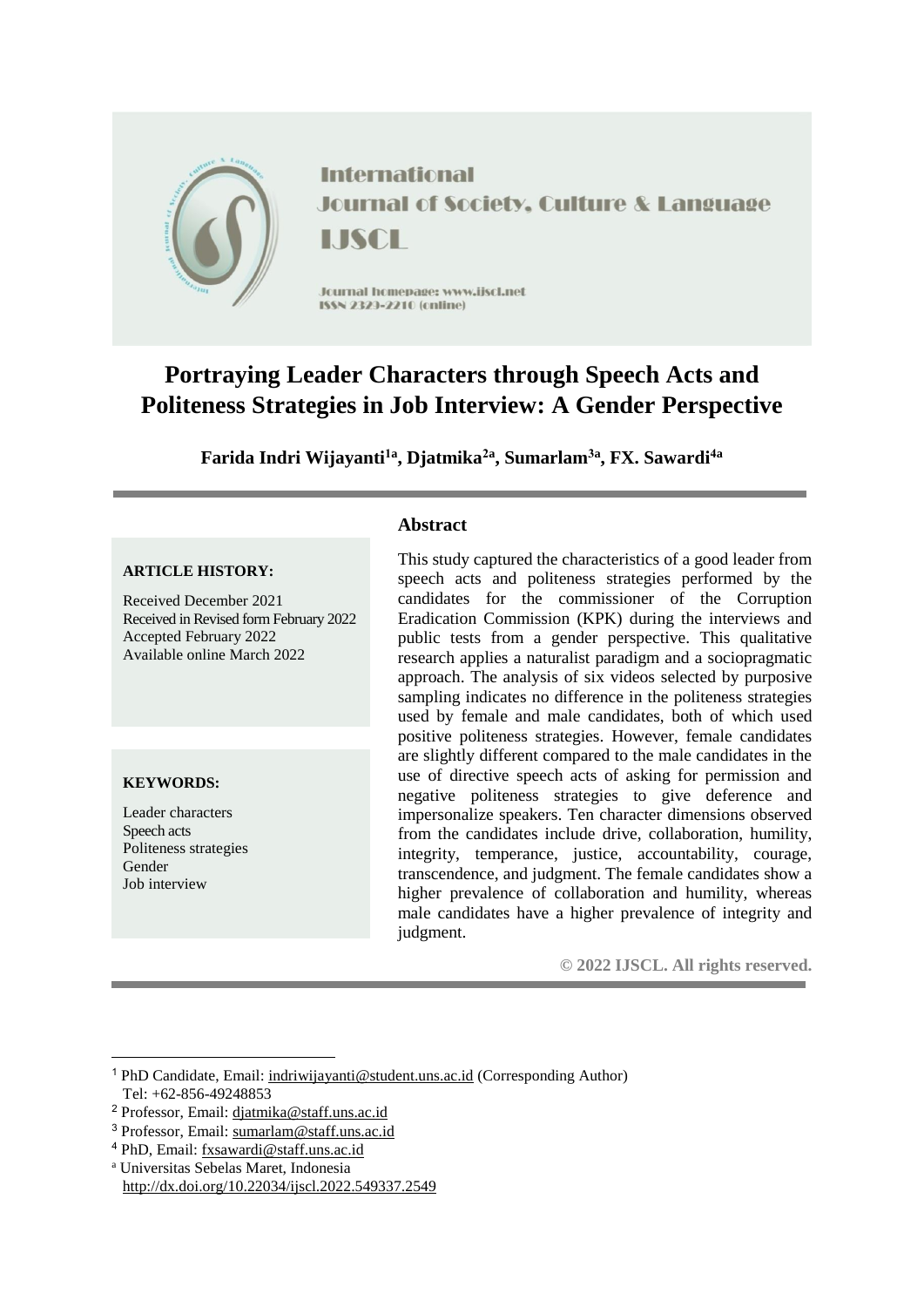# **1. Introduction**

inguistic choice in job interviews has a substantial impact on the evaluation of candidate competence in terms of Inguistic choice in job interviews has a substantial impact on the evaluation of candidate competence in terms of mastery of spoken language, which determines the recognition of professional abilities and language competence (Lipovsky, 2010). Despite the importance of language mastery in a job interview, the study of linguistic choices in job interviews has not been widely established (Anonye, 2018). Most studies in job interviews are conducted based on the post-hoc questionnaire, job interview simulations, or data obtained through experimental research, while research exploring authentic job interviews is still in its infancy (Van De Mieroop & Schnurr, 2018). Authentic job interview tests are usually closed, confidential, and not easily accessible to the public. In the era of public information disclosure, however, several institutions and state-owned enterprises in Indonesia have organized an open interview for high-level leader positions as a commitment to transparency, such as in the vetting process of candidates for commissioner of the Corruption Eradication Commission (hereinafter referred to as KPK).

Traditional leadership is closely related to gender, especially masculinity or male dominance (Sung, 2013). Globalization and recent internal political shifts in Indonesia have prompted changes in gender roles in society, the most notable of which is the increase in the number of women in the workplace and in leadership roles which had previously become a patriarchal and religious society with male privileges as the primary breadwinner for many years (Petraki & Ramayanti, 2018). Although there has been a shift in gender roles in the workplace and leadership, the formal sector and the distribution of manager positions, as demonstrated in Table 1, still favor men.

**Table 1**

*Manager Position by Gender (%) from 2017 to 2019 (BPS Indonesia)*

| Gender | $\cdot$ $\cdot$ | <b>Manager Position by Gender (%)</b> |       |
|--------|-----------------|---------------------------------------|-------|
|        | 2017            | 2018                                  | 2019  |
| Male   | 73.37           | 71.03                                 | 69.37 |
| Female | 26.63           | 28.97                                 | 30.63 |

The distribution of female managers or leaders, which has increased dramatically every year from 2017 to 2019, suggests that women play quite a role in leadership. Thus, a pragmatic communication of the candidates requires further examination to get a picture of the ideal leader's character since the character is the foundation for excellent leadership (Seijts & Gandz, 2018).

In the study of workplace discourse, politeness can represent the characteristics of speakers in leadership in which politeness is considered an important aspect in building a strong team, building relationships, and maintaining collegiality (Baxter, 2010). Previous language studies develop investigations of politeness and leadership in workplace discourse (Chalupnik & Atkins, 2020; Massoudi, 2017; Prayitno, 2010; Ramayanti, 2016; Santoso, 2013; Sung, 2013; Petraki & Ramayanti, 2018; Zunaidah et al., 2020). The studies indicate that politeness strategies have described the relationship between leadership and politeness strategies. However, some studies only classify the politeness strategies used (Zunaidah et al., 2020), and some others only include politeness as leader character without delineating the representation of character elements from the use of politeness strategies (Chalupnik & Atkins, 2020; Massoudi, 2017; Petraki & Ramayanti, 2018; Prayitno, 2010; Ramayanti, 2016; Santoso, 2013; Sung, 2013; Zunaidah et al., 2020). In addition, these studies only studied politeness and its interaction with directive speech acts (Prayitno, 2010; Ramayanti, 2016; Santoso, 2013) and assertive and directive speech acts (Massoudi, 2017).

Leaders' effective speech acts in government can improve good governance through speech act choices and their perlocutionary acts (Akinkurolere & Ariyo, 2015). Research by Jacko (2016), and Varma et al. (2020) suggest that speech acts and leadership have not been observed from politeness strategies with a gender perspective. Gender is one of the most important social factors influencing language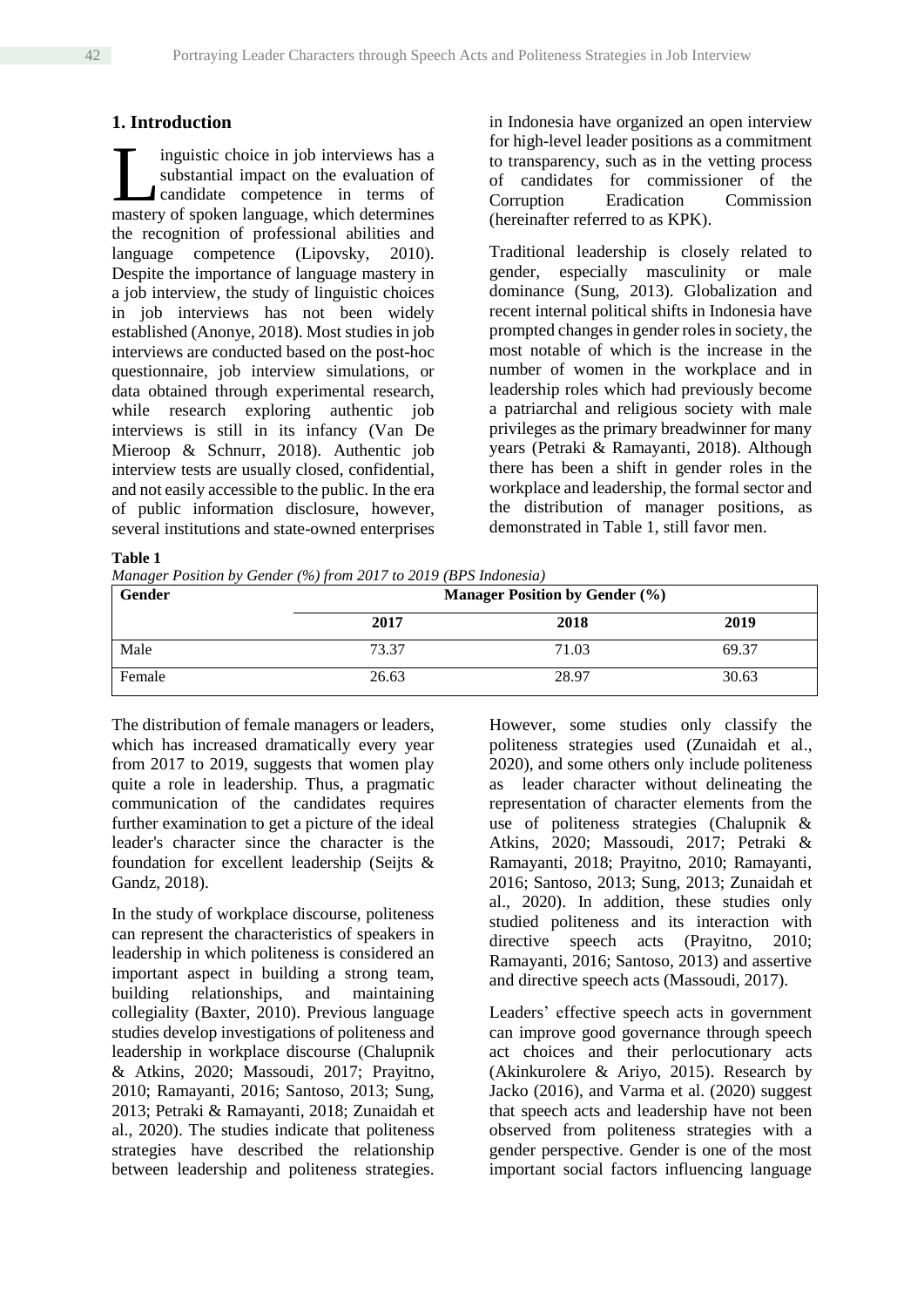use in general and politeness in particular. However, research on the relationship of leadership, gender, and politeness in the Asian context, particularly in a more hierarchical workplace discourse of Indonesia, is still limited (Holmes, 2008). The politeness in job interviews of how candidates use selfpromotion while still making a good impression remains questionable, especially regarding the appropriate level of politeness, how much should the candidate say, and how interviewers assess the politeness of the candidates (Lipovsky, 2010). Thus, there remains room for further investigation of politeness strategies from a gender perspective.

# **2. Theoretical Framework**

The framework in this study is Searle's (1979) classification of speech act comprising assertive, directive, expressive, commissive, and declaration. The politeness strategies are Bald on Record, positive politeness, negative politeness, and off-record (Brown & Levinson, 1987). The linguistic component of the study of gender and language has three directions, namely differences in the use of language between genders, linguistic constructions of gender, and linguistic ways to refer to different genders (Litosseliti, 2014).

Several studies of linguistic politeness also

show differences between genders. The initial study of gender differences in language politeness was put forward by Lakoff (1973a) who argued that women were more polite than men. The same conclusion was conveyed by almost all studies on gender (Coates, 2015; Mills, 2003). According to Lakoff (1973b), politeness in women is associated with their powerlessness and marginal status in the community, as seen by differences in speech markers from men, in which women tend to use hedges and tag questions. Mills (2003) discusses the complex relationship between gender and politeness and argues that although there are circumstances when women speak femininely to show their behavior that appears to be more polite than men, there are times when women speak as disrespectfully as men.

There are five influential leadership attributes or characteristics in all organizational sectors, be it public, private, or non-profit (Klann, 2007), which are courage, caring, optimism, self-control, and communication. Character is the basis of good leadership as a mixture of virtues, personality, traits, and values that influence how leaders behave in various contexts (Seijts et al., 2015; Seijts et al., 2017; Seijts & Gandz, 2018). Some character dimensions that show the basis of good leadership are presented in Figure 1.



**Figure 1** *Character Dimensions and Associated Character Elements (Seijts et al., 2015; Seijts et al., 2017; Seijts & Gandz, 2018)*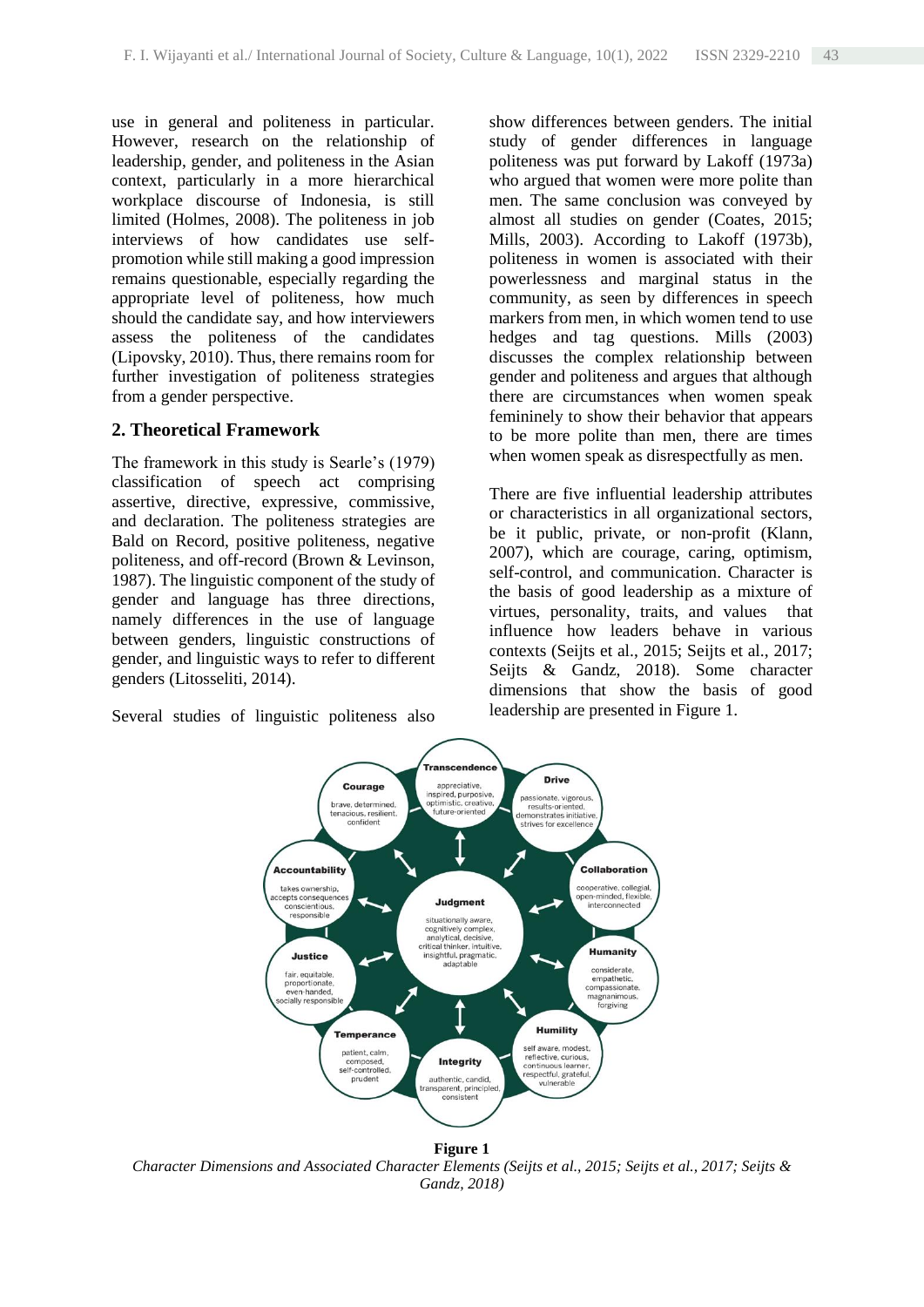- 1. Drive. Good leaders encourage results intrinsically not due to external factors, which are demonstrated by passionate, initiative, vigorous, task-oriented behavior and strives for excellence.
- 2. Collaboration. Leaders need to form effective teams by working with others and being open-minded and flexible.
- 3. Humanity. Leaders who have a genuine concern for others, empathy, compassion, magnanimous, forgiving.
- 4. Humility. Humility includes selfawareness, capacity for reflection, modesty, curiosity, continuous learning, respect, and gratitude.
- 5. Integrity. Integrity is the wholeness, completeness, and wellbeing of leadership character characterized by candid, authentic, transparent, principled, and consistent behavior.
- 6. Temperance. Self-control allows the leader to calm down when others panic, which is characterized by patience, calmness, and prudence for the best interests of the organization.
- 7. Justice. Justice combines fairness and being even-handed in the work allocation and giving rewards including a sense of proportionality concerning praise or reproach.
- 8. Accountability. Accountability includes taking ownership, being conscientious in carrying out leadership mandates, and accepting consequences for actions.
- 9. Courage. Courage is a necessary character dimension for leaders characterized by determination, tenacity, resilience, and confidence.
- 10. Transcendence. Transcendent leaders are optimistic, creative, and purposive, that is, they focus on the future and inspire others.
- 11. Judgment. Judgment has a central role in an individual's character which includes caring for surroundings, analytical, critical, decisive, intuitive, insightful, pragmatic, and adaptable behavior.

Literature on gender differences in leadership suggests that female leadership is more democratic and relationship-oriented, while male leadership is characterized as autocratic and task-oriented (Kim, 2013). In line with this, Holmes (2008) and Schnurr (2009) stated that the masculine norms of leadership are characterized by assertiveness, directness, often confrontational, aggressive, competitiveness, display of power, dominance, individualism, and task-orientation. Meanwhile, normative feminine leadership is characterized by indirect, collaborative, supportive, caring, egalitarianism, and relationship-orientation, with frequent use of positive and negative politeness (Holmes, 2008; Schnurr, 2009).

The masculine speech style is discursively manifested in the production of extended speaking turns with the dominance and frequent use of interruptions (Schnurr, 2009). On the other hand, feminine speech style emphasizes relational linguistic aspects in collaborative construction in conversation, avoidance of disagreement, use of politeness strategies and hedging devices, as well as minimal response and supportive feedback (Sung, 2013). Table 2 depicts Peterson' (2018) summary of the ideal gender-based leader from literature.

#### **Table 2**

| <b>Masculine</b>                                   | <b>Feminine</b>                                 |
|----------------------------------------------------|-------------------------------------------------|
| Dominant, aggressive, vigorous, firm,              | Flexible, adaptable, cooperative,               |
| authoritative, direct, straightforward,            | collaborative, community-oriented,              |
| courageous, charismatic, strong, ambitious,        | friendly, supportive, engaged, encouraging,     |
| decisive, competitive, hardworking, logical,       | good listener, selfless, reliable, trustworthy, |
| analytical, competent, objective, rational,        | committed, sincere, conscientious, open to      |
| independent, confident, progressive,               | new ideas, creative, wise, humble, honest,      |
| innovative, dynamic, diligent, determined,         | loving, patient, understanding, expressive,     |
| tenacious, persistent, results-oriented, and goal- | empathetic, and socially responsible            |
| oriented                                           |                                                 |

*Gender-Based Leadership Ideals*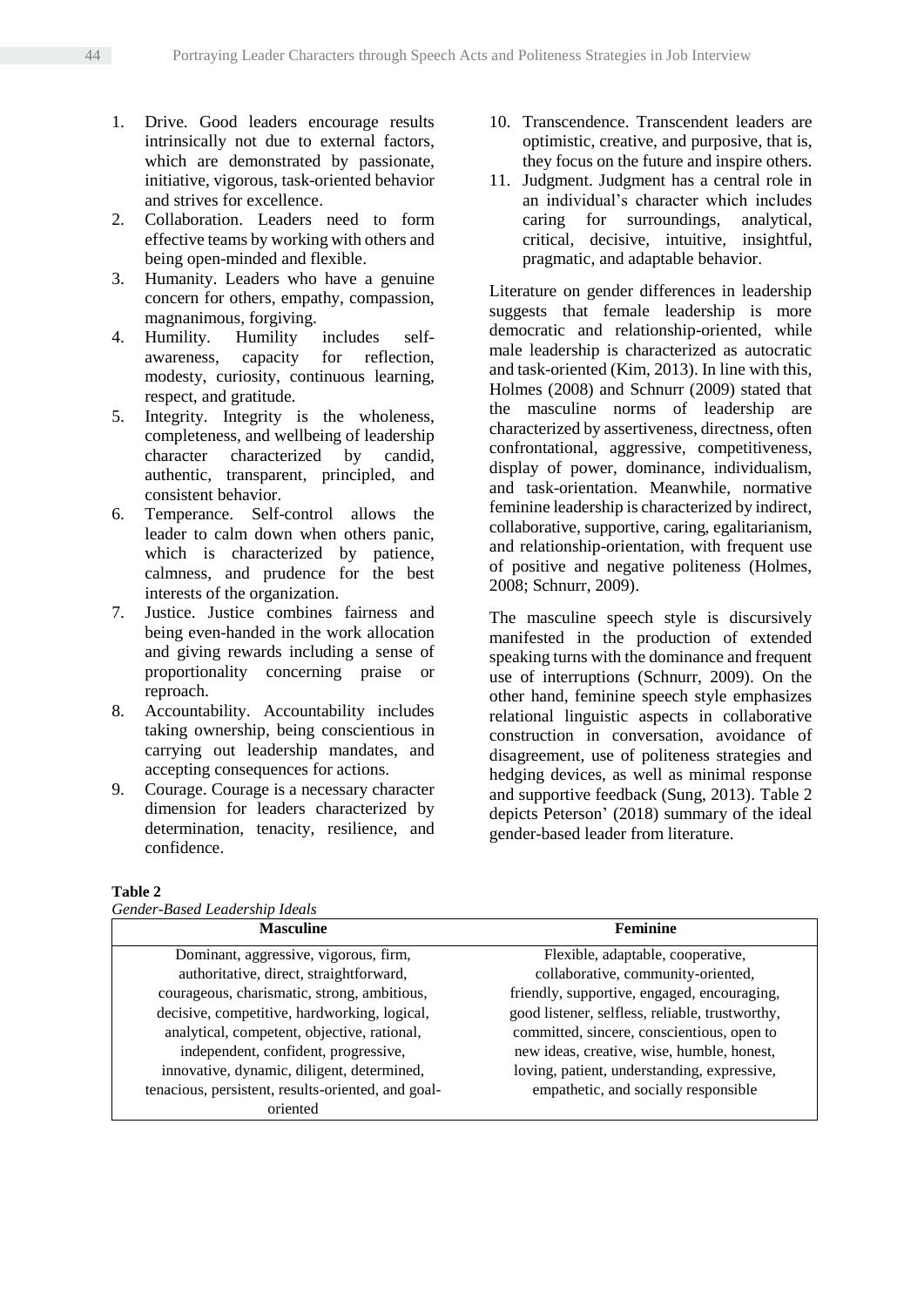## **3. Methodology**

### **3.1. Corpus**

This study analyzed speech acts and politeness strategies in interviews and public tests of the candidates for the commissioner of the KPK using a sociopragmatic approach. Culpeper (2011) views sociopragmatics as related to the interaction between certain aspects of the social context and the use of certain languages that lead to pragmatic meaning. Referring to Beeching and Woodfield (2015), the focus of sociopragmatics is on the relationship between linguistic action and social structure and relates to the influence of socio-contextual factors on language as social action.

The paradigm chosen is qualitative with the naturalist inquiry proposed by Lincoln and Guba (1985). The naturalist paradigm believes that reality is plural, heterogeneous, and holistic that cannot be separated from its natural setting. This study used linguistic phenomena as data and is descriptive in nature with simultaneous

## data collection and analysis. This study investigated in-depth the context of research related to who is involved, what happened, and where it occurred (Lambert & Lambert, 2012). This study also applied a case study by taking the context and cases seriously to understand a problem under study. Qualitative research was also chosen because it is relatively open research in exploration that begins with several concepts and will become more appropriate as the research progresses (Blumer, 1969).

### **3.2. Procedure**

### *3.2.1. Data Collection*

This study delved into speeches in the YouTube channel of the Ministry of State Secretariat of the Republic of Indonesia that uploaded a collection of interviews and public tests for the vetting process of the commissioner of the KPK in 2019. The source of data is in the form of a document (orthographic transcription of politeness strategies and speech acts) collected from the links listed in Table 3.

# **Table 3**

|--|

| <i>source of Data</i> |                        |                                                               |
|-----------------------|------------------------|---------------------------------------------------------------|
| No.                   | <b>Candidate' Name</b> | Link                                                          |
|                       | Lili Pintauli Siregar  | https://www.youtube.com/watch?v=gLgbL27ETKQ 29-08-2019        |
|                       | Sri Handayani          | https://www.youtube.com/watch?v=FDNwTKedst0 29-08-2019        |
| 3.                    | Neneng Euis Fatimah    | https://www.youtube.com/watch?v=eqBT4CA0TeY_30-08-2019        |
|                       | Alexander Marwata      | https://www.youtube.com/watch?v=5luHMmnM_gM&t=25s, 29-08-2019 |
|                       | Nurul Ghufron          | https://www.youtube.com/watch?v=Mp2BF6bjNEk 29-08-2019        |
| 6.                    | Supardi                | https://www.youtube.com/watch?v=XZ8g8VTRdlc 29-08-2019        |

Purposive sampling was used in selecting the sample for this study. This research used triangulation methods. Triangulation of data sources was done by exploring data from different sources. The source of the comparative data was a document containing snippets of conversations in other YouTube channels, which are Kompas and Beritasatu YouTube channels. The data collection was carried out using the note-taking technique (orthographic transcription). The data collection method is the SLBC (Listening/ *simak*, free/*bebas*, involving/*libat*, and talking/ *caka*p).

#### *3.2.2. Data Analysis*

The data were analyzed using the content analysis matrix by Santosa (2017) which is a modification of the analysis flow of Spradley (1980) and Miles and Hiberman (1992). The analysis includes domain, taxonomy, componential, and cultural theme analysis with componential tables. The domain is the x-axis with the gender (female and male), speech acts, and politeness strategies. The y-axis is a taxonomy of the leader character dimension. Thus, the componential matrix is the intersection between the x-axis and the y-axis to determine the relationship between components. The intersection will tell us the politeness strategies and the realization of speech acts. This study also examined whether there are speech differences influenced by gender.

### **4. Results**

With some linguistic support, the findings of this study provide a novel perspective on the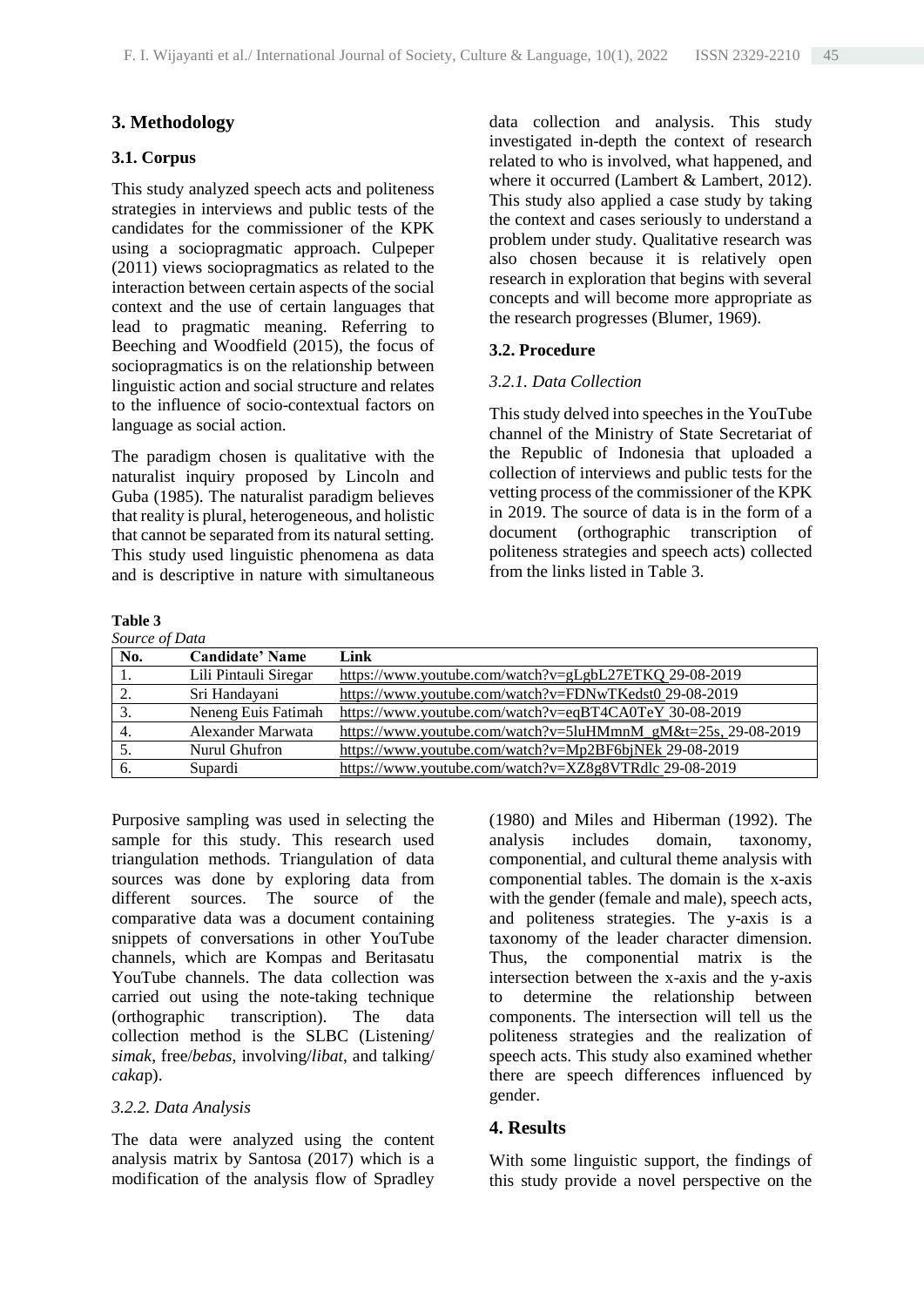implementation of leadership theory across genders. Character elements presented through speech acts and politeness strategies are

depicted and examined simultaneously in the following sections.

### **Table 4**

*Speech Acts Used by Male and Female Candidates in Interview*

| No.              |                   | <b>Speech acts</b>        | <b>Female</b> | <b>Male</b> |
|------------------|-------------------|---------------------------|---------------|-------------|
| 1.               |                   | Greeting                  |               | 13          |
| 2.               |                   | Thanking                  | 24            | 17          |
| $\overline{3}$ . | <b>Expressive</b> | Conveying Salam           | 2             | 2           |
| 4.               |                   | Apologizing               |               | 4           |
| 5.               |                   | Respecting                | 2             |             |
| 6.               |                   | Making a promise          | 16            | 6           |
| 7.               | Commissive        | Expressing capability     | 8             | 6           |
| 8.               |                   | Intending                 | 11            | 6           |
| 9.               |                   | Invoking                  | 21            |             |
| 10.              | <b>Directive</b>  | Inviting                  | 2             | 3           |
| 11.              |                   | Questioning               | 10            | 9           |
| 12.              |                   | Asking                    |               | 3           |
| 13.              |                   | Accepting/Letting         |               |             |
| 14.              |                   | Reporting                 | 3             |             |
| 15.              |                   | Suggesting                | 22            | 23          |
| 16.              |                   | <b>Expressing Opinion</b> | 146           | 143         |
| 17.              |                   | Answering                 | 51            | 65          |
| 18.              |                   | Explaining                | 38            | 41          |
| 19.              | <b>Assertive</b>  | Clarifying                | 29            | 44          |
| 20.              |                   | Affirming                 | 29            | 18          |
| 21.              |                   | Concluding                | 14            | 6           |



**Figure 2** *Male and Female Candidates' Speech Acts in Interview*

Figure 2 indicates that in general, there is no difference in the speech acts used between males and females in interviews. Both genders use more assertive speech acts in responding to panelist questions. Commissive and directive speech acts were the next most frequent speech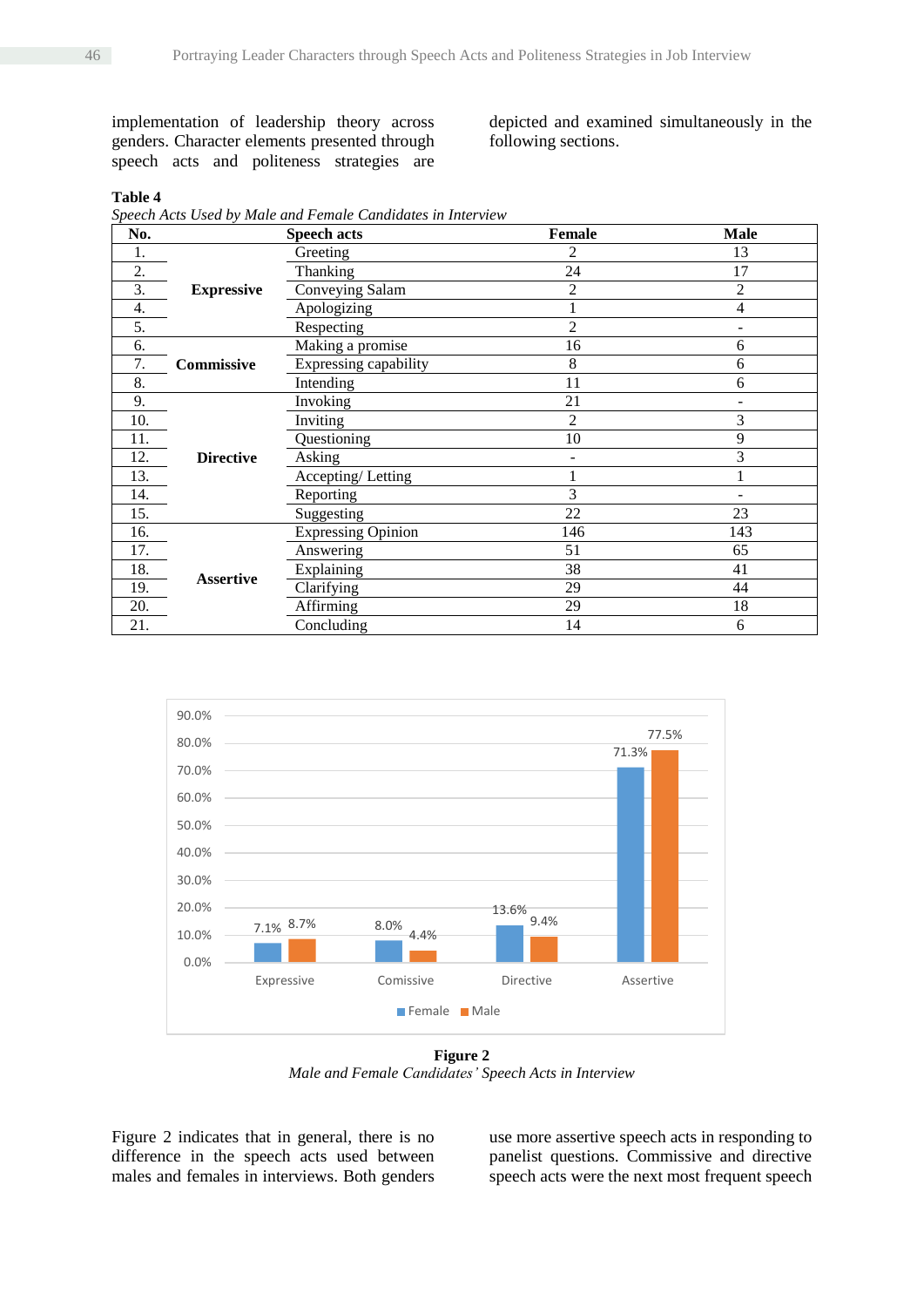acts used by both genders with more frequent use of female than male candidates. The expressive speech acts of male candidates were slightly more than that of female candidates. Meanwhile, the expressive speech act of respect and the directive speech act of reporting was not found in the speech of the male candidate, while the directive speech act of asking was not found in the speech of the female candidates.

#### **Table 5**

*Male and Female Candidates' Politeness Strategies in Interview*

| No.              |                            | <b>Strategies</b>                       | Female         | <b>Male</b> |
|------------------|----------------------------|-----------------------------------------|----------------|-------------|
| 1.               | <b>Bald on Record</b>      | Task orientation                        |                | 3           |
| 2.               |                            | Seek agreement                          | 41             | 58          |
| $\overline{3}$ . |                            | Avoid disagreement                      | 205            | 210         |
| 4.               |                            | Joke                                    |                |             |
| 5.               |                            | Offer, promise                          | 38             | 23          |
| 6.               | <b>Positive Politeness</b> | Be optimistic                           | 15             | 11          |
| 7.               |                            | Include both S and H in the<br>activity | 3              | 15          |
| 8.               |                            | Give reasons                            | 15             | 11          |
| 9.               |                            | Assume or assert reciprocity            | 7              |             |
| 10.              |                            | Be conventionally indirect              |                |             |
| 11.              |                            | Question                                | 8              | 6           |
| 12.              | <b>Negative Politeness</b> | Give deference                          | 80             | 53          |
| 13.              |                            | Apologize                               | 2              | 4           |
| 14.              |                            | Impersonalize S and H                   | 49             | 33          |
| 15.              |                            | Give hints                              |                |             |
| 16.              |                            | Give association clues                  | $\overline{2}$ |             |
| 17.              | <b>Off Record</b>          | Presuppose                              |                |             |
| 18.              |                            | Tautologies                             | 3              |             |
| 19.              |                            | Use contradiction                       |                | 3           |
| 20.              |                            | Use metaphors                           |                |             |
| 21.              |                            | Use rhetorical questions                | 3              | 2           |
| 22.              |                            | Be vague                                |                |             |



**Figure 3** *Male and Female Candidates' Politeness Strategies in Interview*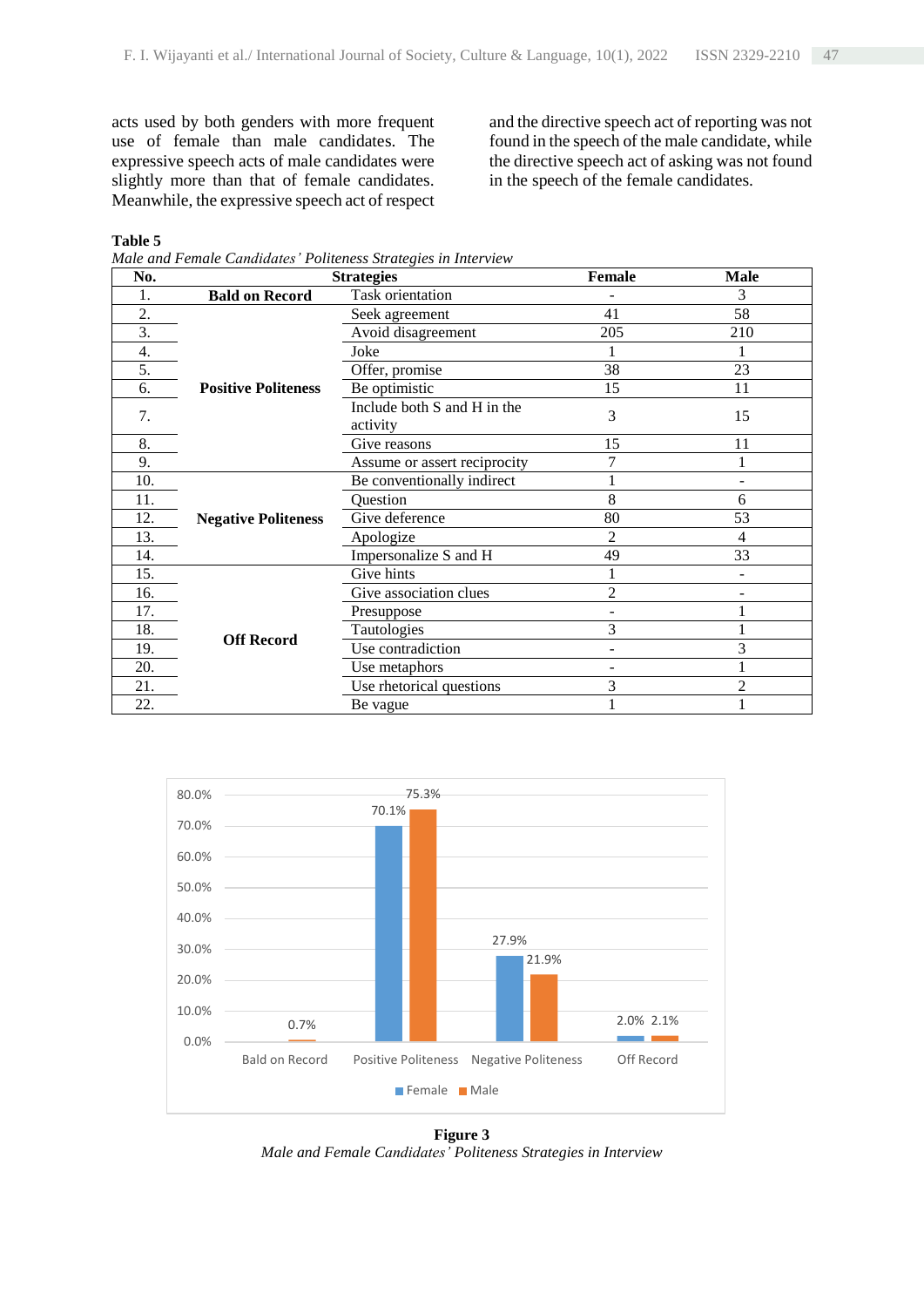Overall, both used more positive politeness strategies in responding to questions. Slight differences were found in the use of negative politeness strategies where female candidates impersonalize and give deference more than men. The bald on record politeness strategy was only found in a few utterances of male candidates which did not represent the overall tendency. In addition, indirect negative politeness strategies were only found in the speech of female candidates. In addition, only a few of the off-record politeness strategies were found in male and female candidates' speeches.

Next, of the eleven character dimensions in the concept of a good leader of Seijts et al. (2015; 2017) and Seijts & Gandz (2018), there are ten character dimensions found in interviews and public tests, including (1) drive, (2) collaboration, (3) Humility, (4) Integrity, (5) Temperance, (6) Justice, (7) Accountability, (8) Courage, (9) Transcendence, and (10) Judgment.

#### **Table 6**

|                   | <b>Speech acts</b>                               | <b>Politeness</b><br><b>Strategies</b> | <b>Character Dimension</b>                           |                          |                          |                |                          |                          |                                    |                          |                                                                                                                                                             |                              |                |
|-------------------|--------------------------------------------------|----------------------------------------|------------------------------------------------------|--------------------------|--------------------------|----------------|--------------------------|--------------------------|------------------------------------|--------------------------|-------------------------------------------------------------------------------------------------------------------------------------------------------------|------------------------------|----------------|
| Gender            |                                                  |                                        | Dri                                                  |                          | Coll Hma                 | Hmi            | In                       | Tem Jus Acc Cou          |                                    |                          |                                                                                                                                                             | Trans                        | Jud            |
|                   |                                                  | PP                                     | $\overline{\phantom{0}}$                             | $\overline{\phantom{0}}$ | $\overline{\phantom{a}}$ | 1              | $\overline{\phantom{0}}$ | $\overline{\phantom{0}}$ | $\overline{\phantom{a}}$           | -                        | $\overline{\phantom{a}}$                                                                                                                                    | $\overline{a}$               | 1              |
|                   | Expressive                                       | NP                                     |                                                      |                          |                          | 24             |                          |                          |                                    |                          |                                                                                                                                                             | $\overline{a}$               | 1              |
|                   | Commissive                                       | PP                                     | 5                                                    | 6                        | $\blacksquare$           | 9              | 1                        | $\overline{a}$           | $\overline{a}$                     | 1                        | $\overline{2}$                                                                                                                                              | 14                           | 5              |
|                   |                                                  | NP                                     | $\overline{a}$                                       | 4                        | $\overline{\phantom{a}}$ | 1              | $\overline{\phantom{0}}$ |                          | $\overline{\phantom{a}}$           | -                        | $\blacksquare$                                                                                                                                              |                              |                |
| Female            |                                                  | PP                                     | 3                                                    | 7                        | $\overline{\phantom{a}}$ | 3              | -                        |                          | ÷                                  | -                        | $\overline{\phantom{a}}$                                                                                                                                    | 8                            | 9              |
|                   | Directive                                        | NP                                     | $\overline{a}$                                       | 4                        | $\overline{\phantom{a}}$ | 26             | $\overline{2}$           |                          | ÷                                  | ۰                        | $\overline{\phantom{a}}$                                                                                                                                    | $\overline{a}$               |                |
|                   |                                                  | <b>OR</b>                              |                                                      |                          | $\blacksquare$           | $\mathbf{1}$   |                          |                          |                                    |                          |                                                                                                                                                             |                              |                |
|                   | Assertive                                        | PP                                     | 23                                                   | 17                       | $\overline{a}$           | 16             | 49                       | 1                        | 2                                  | 1                        | 6                                                                                                                                                           | 24                           | 135            |
|                   |                                                  | NP                                     | 3                                                    | 25                       | $\overline{\phantom{a}}$ | 37             | 3                        | ÷,                       | $\overline{\phantom{a}}$           | 1                        | $\blacksquare$                                                                                                                                              | $\overline{2}$               | 10             |
|                   |                                                  | 0R                                     | $\overline{\phantom{0}}$                             | $\overline{a}$           | $\overline{\phantom{a}}$ |                | $\overline{\phantom{0}}$ | $\blacksquare$           | $\overline{a}$                     | $\overline{\phantom{0}}$ | $\mathbf{1}$                                                                                                                                                | $\qquad \qquad \blacksquare$ | 8              |
|                   | Expressive                                       | PP                                     | -                                                    | ÷                        | $\overline{\phantom{a}}$ | 1              |                          |                          |                                    |                          | $\overline{\phantom{a}}$                                                                                                                                    | ÷                            | $\overline{c}$ |
|                   |                                                  | NP                                     | ÷                                                    | ÷                        | $\blacksquare$           | 30             | $\overline{2}$           |                          |                                    | ۳                        | $\blacksquare$                                                                                                                                              | $\overline{a}$               | $\overline{c}$ |
|                   | Commissive                                       | PP                                     | 1                                                    | ÷                        | $\overline{\phantom{a}}$ |                |                          | $\overline{a}$           | 1                                  | ÷,                       | 1                                                                                                                                                           | 8                            | 5              |
|                   |                                                  | NP                                     | -                                                    | ÷                        | $\overline{\phantom{a}}$ | 3              |                          | $\blacksquare$           | $\overline{\phantom{a}}$           | ۰                        | $\blacksquare$                                                                                                                                              |                              |                |
|                   | Directive                                        | <b>BOR</b>                             | ÷                                                    | ÷                        | $\overline{\phantom{a}}$ |                | $\overline{2}$           | L.                       | ÷                                  | $\overline{\phantom{0}}$ | $\blacksquare$                                                                                                                                              | $\blacksquare$               | 3              |
| Male              |                                                  | PP                                     | 14                                                   | $\overline{c}$           | $\overline{\phantom{a}}$ | $\overline{c}$ | ÷.                       |                          |                                    | L,                       | $\overline{\phantom{a}}$                                                                                                                                    | 5                            | 8              |
|                   |                                                  | NP                                     | $\overline{2}$                                       | $\overline{a}$           | $\overline{\phantom{a}}$ | 4              | ÷.                       |                          |                                    |                          | $\blacksquare$                                                                                                                                              |                              |                |
|                   |                                                  | OR                                     | $\overline{a}$                                       | L,                       | $\blacksquare$           | 1              | $\overline{\phantom{0}}$ |                          | ÷                                  | -                        | $\overline{\phantom{a}}$                                                                                                                                    | $\blacksquare$               | 1              |
|                   | Assertive                                        | PP                                     | 15                                                   | 6                        | $\overline{\phantom{a}}$ | $\overline{4}$ | 52                       | 1                        | $\overline{2}$                     | 1                        | 8                                                                                                                                                           | 16                           | 174            |
|                   |                                                  | NP                                     | 2                                                    | 11                       | $\overline{\phantom{a}}$ | 22             | 6                        | $\blacksquare$           | $\overline{\phantom{a}}$           | -                        | $\overline{\phantom{a}}$                                                                                                                                    | 3                            | 9              |
|                   |                                                  | <b>OR</b>                              |                                                      |                          | ۰                        | $\overline{2}$ |                          |                          |                                    |                          |                                                                                                                                                             | $\qquad \qquad \blacksquare$ | 5              |
| <b>BOR</b><br>DD. | : Bald on Record<br>$D = \{t_1, \ldots, D = 1\}$ | Dri<br>$\mathbf{L}$                    | : Drive<br>$\mathbf{L}$ . The state is not set to be |                          | Coll<br>$T$              |                | : Collaboration          |                          | Jus<br>$\mathbf{I}$ . $\mathbf{I}$ |                          | : Justice<br>$\mathbf{L}$ $\mathbf{L}$ $\mathbf{L}$ $\mathbf{L}$ $\mathbf{L}$ $\mathbf{L}$ $\mathbf{L}$ $\mathbf{L}$ $\mathbf{L}$ $\mathbf{L}$ $\mathbf{L}$ |                              |                |

| BOR | : Bald on Record      | Dri | : Drive       | Coll  | : Collaboration | Jus | : Justice                   |
|-----|-----------------------|-----|---------------|-------|-----------------|-----|-----------------------------|
| PP  | : Positive Politeness | In  | $:$ Integrity | Tem   | : Temperance    | Jud | $:$ Judgment                |
| NP  | : Negative Politeness | Cou | : Courage     | Trans | : Transcendence | Hmi | $\therefore$ Humility       |
| OR  | : Off Record          |     |               | Hma   | : Humanity      | Acc | $\therefore$ Accountability |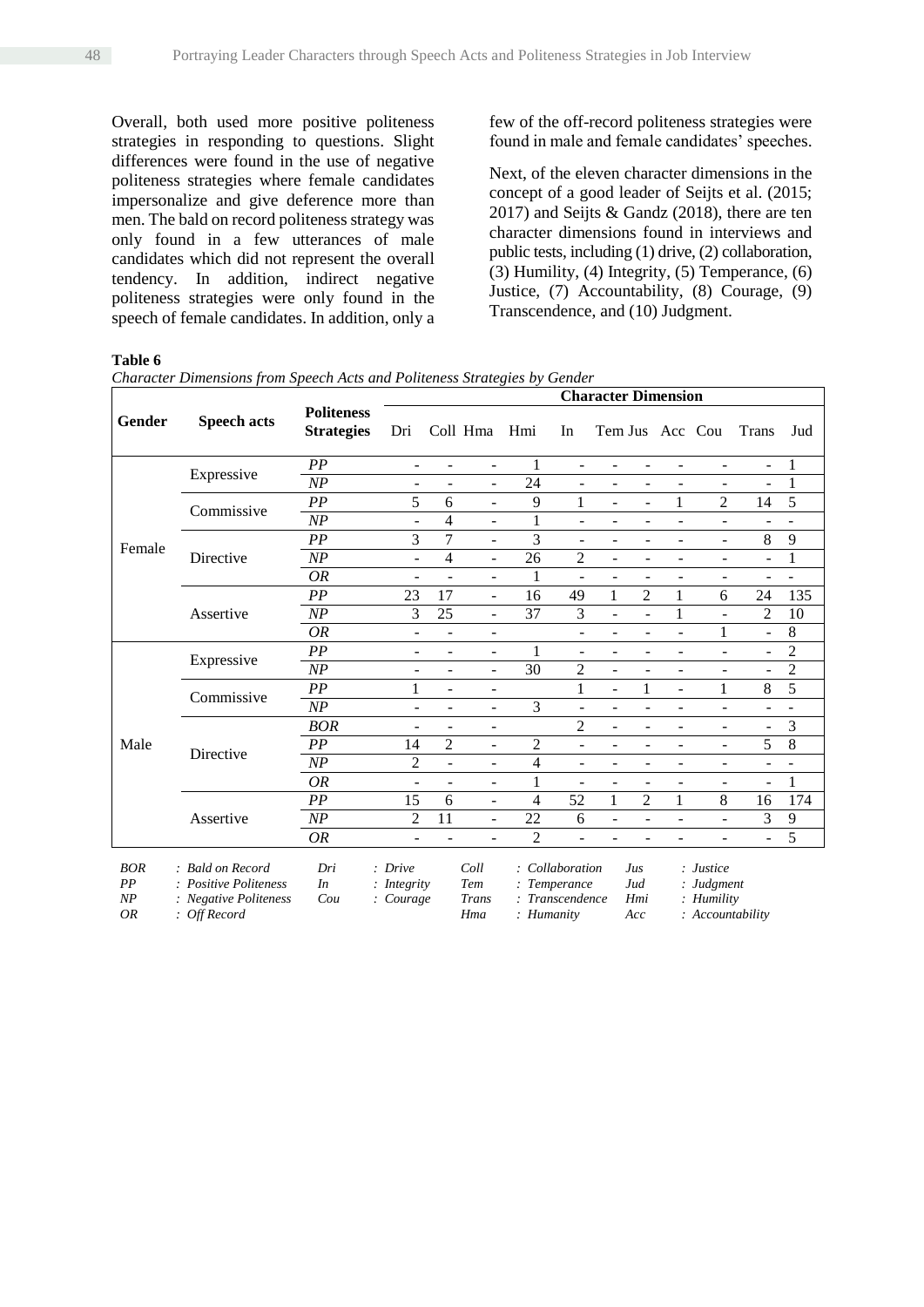

*Male and Female Candidates' Character Dimensions of Speech Acts and Politeness Strategies*

Figure 4 indicates that both genders have good leadership character dimensions. However, there is a tendency that female candidates frequently show collaboration and humility, while male candidates are more dominant in judgment and integrity.

## **4.1. Drive**

Both genders indicate the use of speech acts and politeness strategies that represent the drive. Drive consists of passionate, demonstrative initiative, and strives for excellences. Passionate describes leaders who show a passion for achieving results and motivating others (Seijts et al., 2015). Commissive speech acts and positive politeness strategies of making a promise represent passionate, initiative, vigorous, task-oriented behavior and strives for excellence.

| Sri       | : I am interested, so I will |
|-----------|------------------------------|
| Handayani | carry out my duties as the   |
|           | commissioner of the KPK      |
|           | with responsibilities.       |

Both genders strive for excellence, which is described as a leader whose a strong desire to succeed (Seijts & Gandz, 2018). Leaders who strive for excellence are characterized by their energy, body, and mind were given to achieve better results. The use of commissive speech acts and positive politeness strategies of making a promise demonstrate that they can consolidate profits and generate more change (Seijts & Gandz, 2018).

Alexander : ...well that *becomes our homework, Bu Yenti, to be more optimal* in preventive assets.

The character of the initiative is illustrated by immediate action when someone needs help without being asked to do so (Seijts et al., 2017). Leaders who take initiative face two situations concerning how to solve problems and provide the best solutions with creativity or innovation (Bruttel & Fischbacher, 2013).

| Lili     | $: I$ think this is one of the steps of |
|----------|-----------------------------------------|
| Pintauli | prevention. I see the regulation        |
|          | as an effort, not just a                |
|          | discourse.                              |

Character elements of initiatives can be seen from the use of assertive speech acts of expressing opinions and positive politeness strategies of hedging opinion in the form of an initiative of submitting the regulation.

### **4.2. Collaboration**

Collaboration is more dominantly exhibited by female candidates. It includes cooperative and collegial. Cooperative is defined as involving and doing something together or working with others towards a common goal (Hornby, 2015). Cooperation can be identified from the use of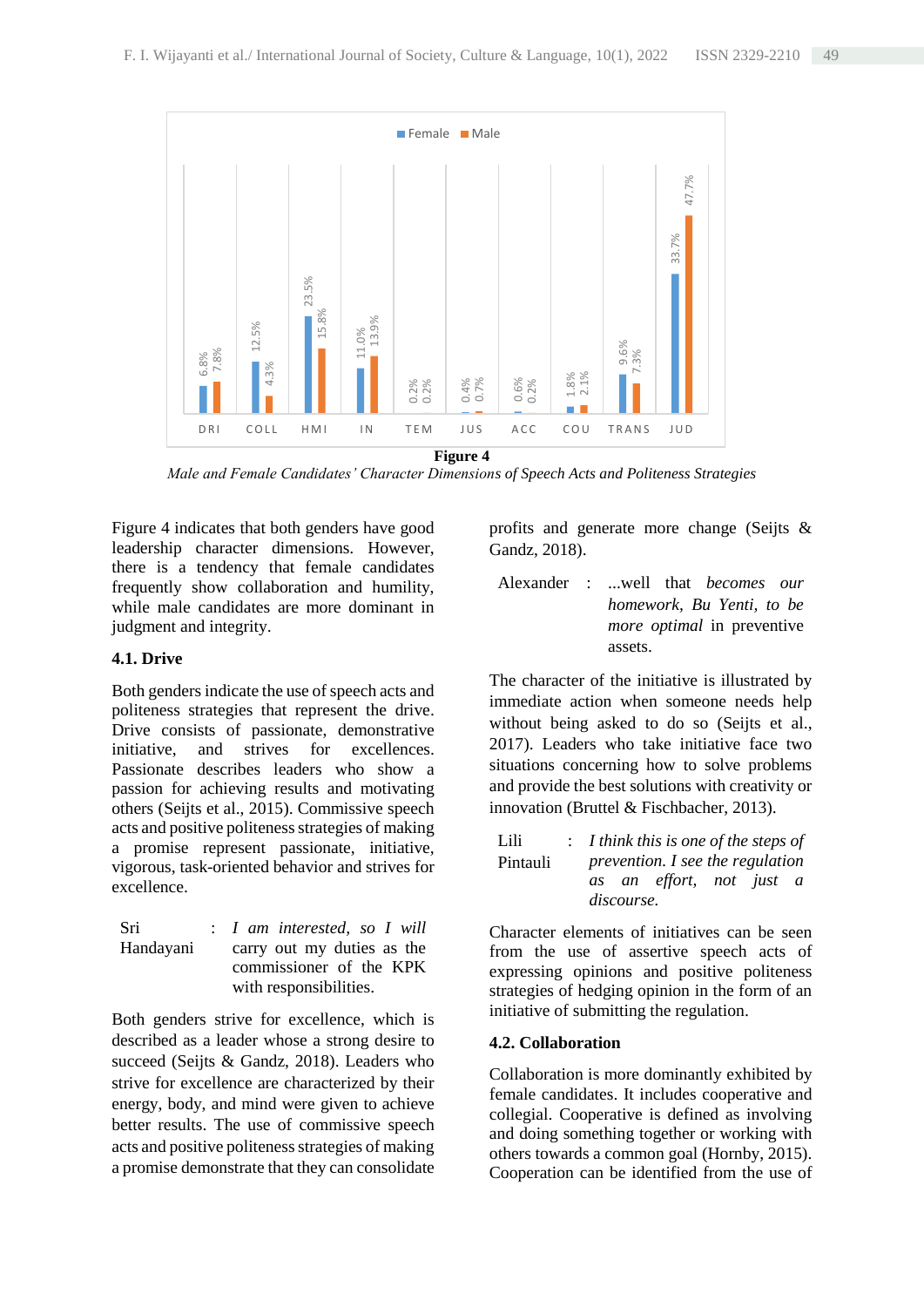speech acts of inviting and positive politeness strategies of asking the interlocutor to join activities, for instance by saying "let us go".

Both genders also show that they are collegial, in which female candidates tend to be more dominant. According to Seijts et al. (2017), collegial leaders are those who actively seek to resolve disputes peacefully.

Neneng : Later, *we* will invite all leaders of institutions and ministries to complete LHKPN. It is a must. If necessary, *we* are going to campaign LHKPN every day.

To impersonalize speakers and hearers in interviews and the public tests, they used pronouns 'I' and 'you' with 'we' to represent that the speaker is part of an organization and involves other parties in every step and decision. This is in line with the characteristic of collegiality that each decision is based on the empowerment of others (Seijts et al., 2015). Bahasa Indonesia distinguishes between exclusive and inclusive use of the pronoun 'we'. Exclusive use of 'we' does not include listeners, while inclusive use of 'we' includes listeners (Rachmawati, 2017). 'We' also show representations of collegiality.

Sri Handayani : Of course, if there are interregional issues, *we* will first ask about what will be in the future and what programs *we* will carry out. Then *we* will proceed and continue what has not been implemented.

# **4.3. Humility**

Humility found in the speeches of the two genders includes reflective, curious, continuous learner, and respectful. Female candidates show more dominant humility, particularly respectful. Reflective leaders need deliberate reflection as an internal thought that includes self-awareness (focusing on one's own behavior through honest self-evaluation to assess strengths and weaknesses) and full attention and personal wisdom (Castelli, 2016). Admitting mistakes and making corrections are

the characteristics of reflective leaders (Seijts & Gandz, 2018).

A continuous learner is characterized by a leader who can take advantage of every opportunity to learn from others (Seijts et al., 2017). It can be identified from commissive speech acts of expressing capabilities and positive politeness strategies of making a promise. The statement "*I have to study more deeply to handle the case*" shows the characteristics of continuous learners, which are part of humility. It deals with a leader who admits the lack of leadership (Seijts et al., 2017).

Respect is reflected in the use of expressive speech acts of respecting and negative politeness strategies of giving deference. In female candidates, this character element is indicated by lingual markers of 'the honorable' and sometimes by mentioning the position of the speech partner such as panelists,<br>commissioner, panel, and examiners. commissioner, panel, and examiners. Meanwhile, the most frequently used phrase of both female and male candidates is 'thank you'. In addition, the female candidate showed their respect by using the speech act of asking for permission before initiating a response such as "*Please allow me to answer*".

# **4.4. Integrity**

Male candidates show that they have more dominant integrity compared to male candidate. In previous literature, integrity is more dominant in the feminine leadership style. Candid, transparent, and principled are found in interviews and public tests of both genders. In the context of leadership, candid leaders do two things; they say what they think and do what they say (Seijts et al., 2015).

Neneng : I saw at a glance vesterday that there were so many actions, so honestly, *I haven't studied it in detail yet*

Vogelgesang (2008) states that transparency of leaders and subordinates is characterized by relevant information, opennes to feedback, open about motives and reasons behind actions, and harmony between words and actions. Transparency is characterized by openness. For example, the use of speech act of accepting/letting and negative politeness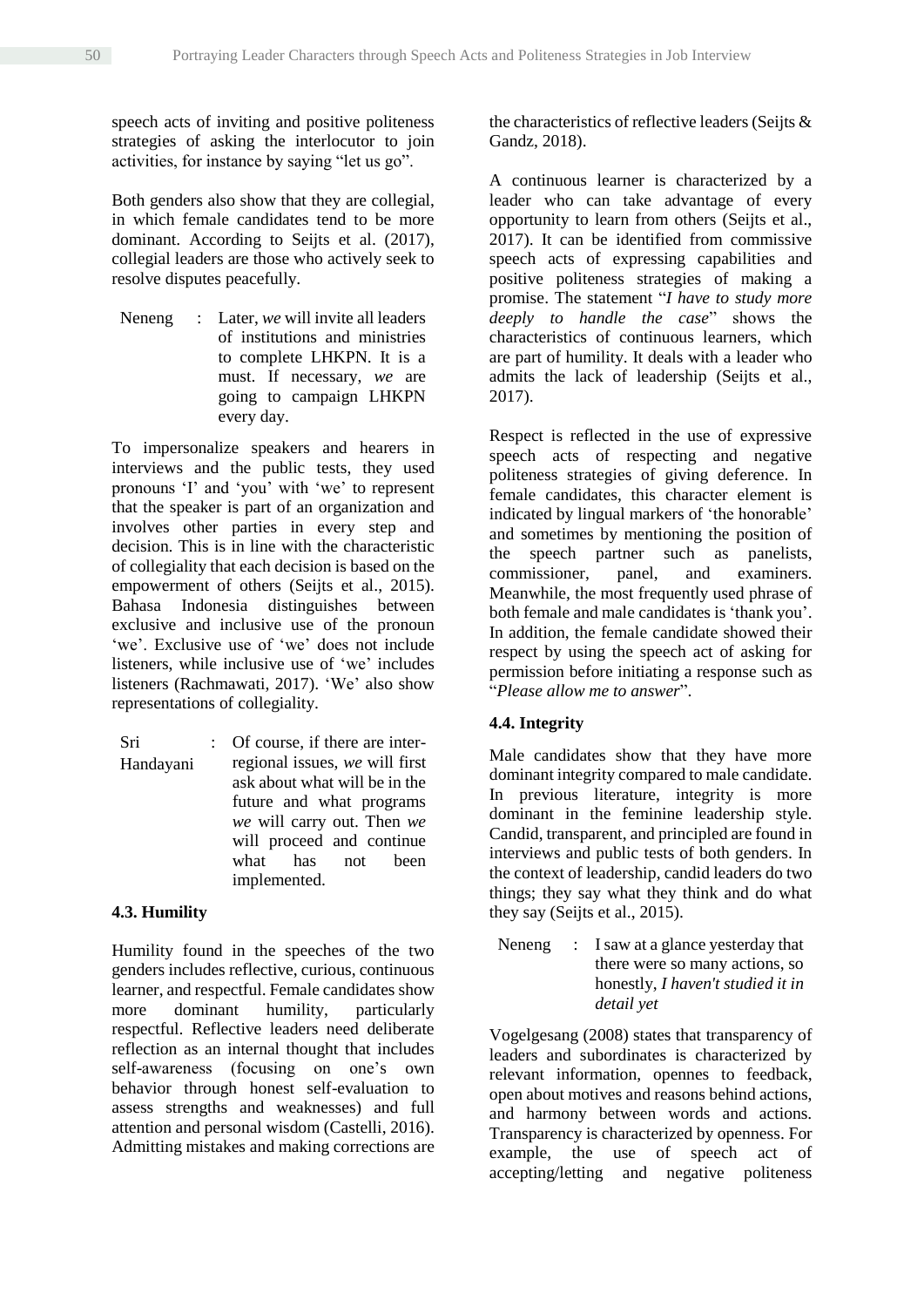strategies to impersonalize with passive inclusion.

| Sri       | :  Sure, you can check for |
|-----------|----------------------------|
| Handayani | BPATK, the savings are     |
|           | indeed like that           |

A good leader adheres to standards and responsibilities, behaves in a principled manner such as obeying rules and codes of ethics (Kleshinski, 2021). Principled leaders are characterized by firmness in holding moral standards and being consistent in difficult situations with their personal values and beliefs (Seijts & Gandz, 2018).

### **4.5. Temperance**

Temperance is usually found in female speech. However, this study found it in the male speech. It includes self-controlled and prudent. Selfcontrolled means being able to stay calm even in upsetting situations (Hornby, 2015). One of the characteristics of a self-controlled leader is being able to control emotions such as anger or disappointment, especially in difficult situations (Seijts et al., 2017).

Alexander : *If you think that it is cowardly that the leader doesn't dare to take action against the police, I'll leave it to you, but we tried to minimize it from the start by building good communication with the police and prosecutors.*

Responses to questions with an assertive speech act of clarifying and positive politeness strategies of avoiding disagreement using hedging opinions can represent character elements of self-controlled. This is in line with the characteristics of temperance (Seijts & Gandz, 2018), which is being calm, thinking clearly, and responding appropriately in a tense situation.

Prudent means being careful when making judgments and decisions and avoiding unnecessary risks (Hornby, 2015). Assertive speech acts of expressing an opinion and positive politeness of avoiding disagreement using hedging opinion are observed from lingual markers of 'necessary'. It represents prudence.

## **4.6. Justice**

Justice is very rarely found in conversation. Socially responsible character was found in the speeches of male and female candidates. Justice refers to a leader who is responsible and is willing to accept the social burdens as a result of an action. A socially responsible leader is reflected by the use of assertive speech act of clarifying and positive politeness of giving reasons.

| Nurul   | $\therefore$ So, I teach about corruption as |
|---------|----------------------------------------------|
| Ghufron | well. Therefore I feel that I am             |
|         | also responsible for law                     |
|         | enforcement, which is now                    |
|         | becoming the face of Indonesia.              |

The utterance shows that speakers receive social burdens, which is the representation of a socially responsible character.

# **4.7. Accountability**

Accountability refers to accepting consequences. This character was found in both genders. Consequences mean the result of something that has occurred (Hornby, 2015). A leader accepts the consequences of an action or a stance. It is represented by the use of commissive speech acts of expressing capability and positive politeness strategies of making a promise.

Sri Handayani : But if I am later accepted as a candidate for the commissioner of the KPK, of course, I must follow what is in the KPK and *I am ready to be terminated from my position as a police officer and become a candidate for commissioner of the KPK.*

The commissive speech act of expressing capabilities and positive politeness strategy of making a promise describes that the candidate accepts all the consequences for the decisions or steps she chooses.

# **4.8. Courage**

Courage is usually more dominant in masculine leadership styles. However, this study shows no difference between candidates across genders in terms of courage. This character is seen from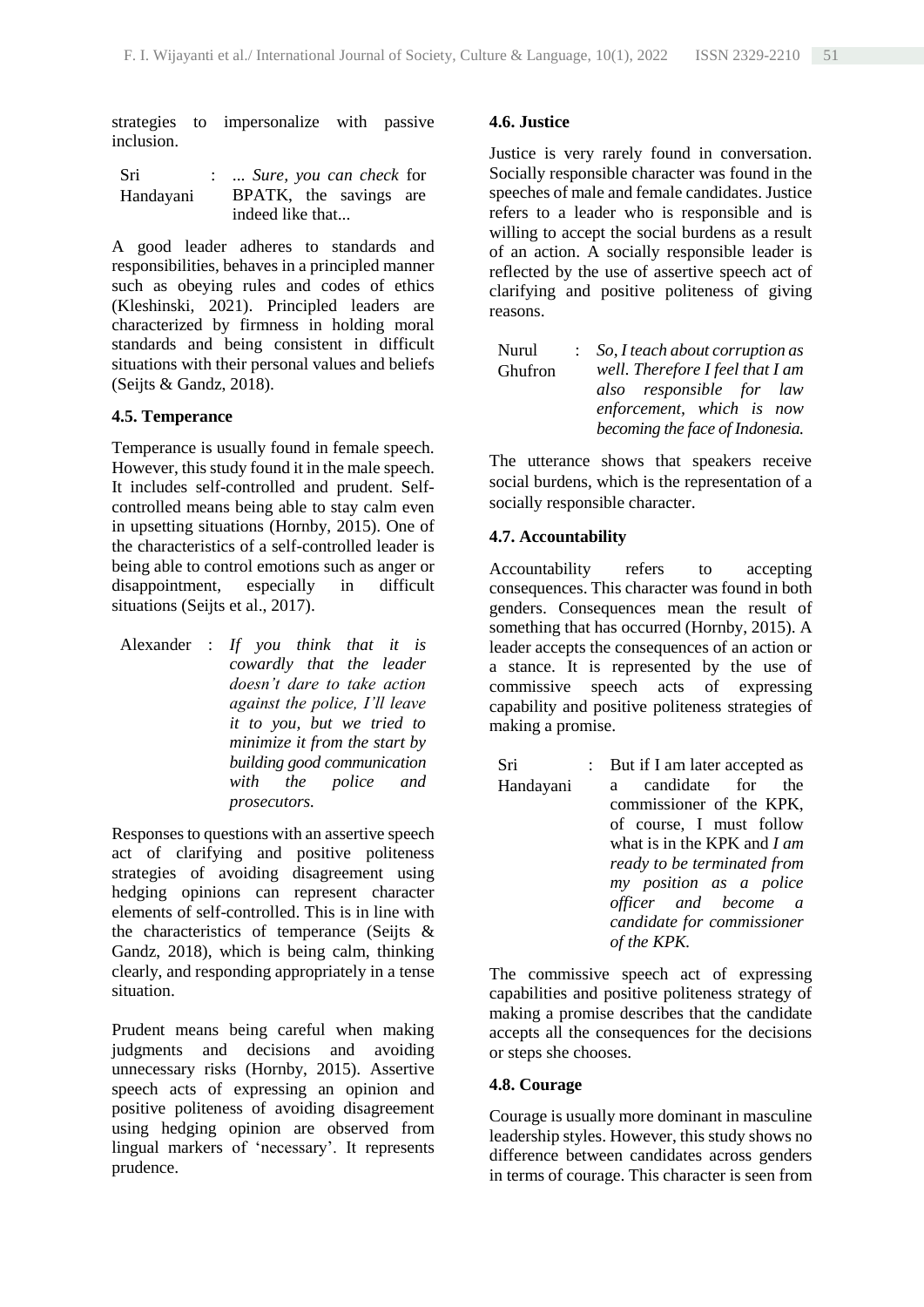commissive speech act of expressing capabilities and positive politeness of making a promise as in the sentence of "*InsyaAllah (If God is willing), I dare*".

A good leader shows determination in dealing with difficult situations (Seijts & Gandz, 2018). Being confident means being convinced of the ability to do something and being determined to be successful (Hornby, 2015). It is represented by the use of commissive speech acts of making a promise and positive politeness strategies of making a promise.

Supardi : *I will definitely try that* because that is one of my dreams. So I can trigger institutions both in terms of prevention and enforcement.

"*I will definitely try that*" shows the confidence in triggering institution coordination for eradicating corruption.

#### **4.9. Transcendence**

Both genders show transcendence in their speech. It includes purposive, future-oriented, optimistic, and creative. Purposive means having a goal, something that should be achieved clearly (Hornby, 2015). A purposive leader can be seen from the clear statement of purpose. It is represented by the use of commissive speech acts of intending and positive politeness strategies of making a promising as in the following data example:

Sri Handayani : ... I was graduated from the education faculty at Sebelas Maret University, Surakarta, then *I wanted to become* a candidate for commissioner KPK*. I wanted to reveal* all corruption cases in this country...

Future-oriented leaders can imagine different future conditions (Seijts et al., 2017). It is reflected from the use of commissive speech acts of intending and positive politeness strategies of making a promise to solve a problem and to have a concept of action to be taken in the future. Speech that describes future-oriented character is presented in the following data:

Alexander : ... Well, *in the future*, *I have a plan to replace* the SPDP to be the only platform for law enforcement for the KPK, the police, and prosecutors to issue SPDP.

Transcendence allows leaders to see the big picture and take a long-term view that focuses on the future rather than pursuing momentary wisdom (Seijts et al., 2015).

Optimistic refers to expecting good things to happen or something to be successful and showing positive feelings towards something (Hornby, 2015). An optimistic speech can be represented by assertive speech acts of expressing opinions with politeness strategies.

Lili Pintauli : *If this is implemented properly and supervised by the LPSK and the KPK, the corruption perceptions index will surely slowly rise.*

Creative leaders demonstrate the ability to generate ideas and products with an innovative and original approach (Seijts et al., 2017). Creative leaders can be identified through the use of commissive speech acts of making a promise and positive politeness strategies of making a promise. In this case, the promise is to improve the MOU.

Sri Handayani : … *if I were to be the commissioner, at least the MOU would be corrected* in terms of how law enforcement can run and the role of KPK in commanding the institutions.

#### **4.10. Judgment**

Judgment is the most dominant character dimension observed from candidates of both genders. Male candidates show that they have more dominant in judging. Judgment includes being situationally aware, analytical, decisive, critical thinker, intuitive, insightful, and adaptable*.* First, awareness means being interested and knowing about something and considering it important (Hornby, 2015).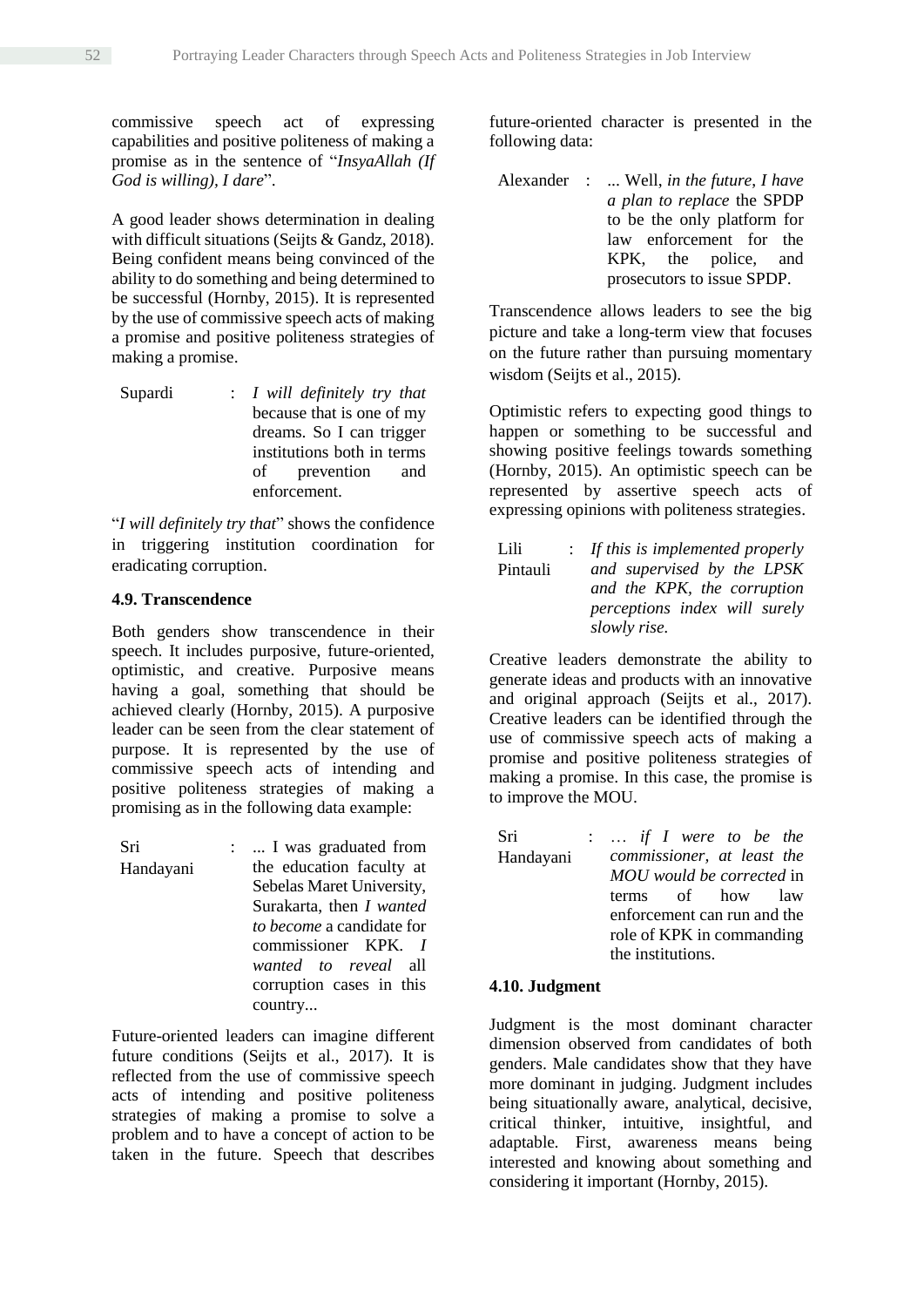Nurul Ghufron : *From the perspective* of science, being a professor is the highest career but in the context of benefiting mankind, *I think that the KPK is more useful at this time for the nation and state.*

The use of assertive speech acts to express opinions and positive politeness strategies with hedges show a situationally-aware leader which is indicated by flexibility with new situations to be more effective and appropriate.

Analytical, decisive, and critical thinkers are previously thought of as masculine leadership characters. Yet, female candidates also show these characters although not as much as men. This broke the stereotype that in the past, women tended to underestimate their abilities in leadership (Sturm et al., 2014). Analytical is using the method of logical thinking about something to understand it, especially by looking at all the parts separately (Hornby, 2015). Being analytical can be identified by the use of assertive speech acts to express opinions with positive politeness strategies with hedging as follows:

Neneng : *If I think about and analyze it, I will explain it concretely* that every permit must be open. Everyone should know what will happen if they don't apply for a permit, for example by holding IT. Well, that's where there will be no meeting between those who need permission and those who give permission.

A critical leader is characterized by the ability to criticize such as giving feedback, analyzing sharply, and observing. The use of assertive speech acts of hedging with positive politeness strategies of the use of hedges can represent critical thinker.

| Sri       | : Well, if there is a corruption |
|-----------|----------------------------------|
| Handayani | report in the KPK, but the       |
|           | KPK is a corruption              |
|           | eradication commission,          |
|           | thus, the KPK should not         |
|           | have committed corruption.       |

Intuitive means being able to understand something by using feelings rather than by considering facts (Hornby, 2015). Intuitive leaders are characterized by an intention to do something that can be seen from assertive speech acts of clarifying and using positive politeness strategies to avoid disagreement with others.

Insightful is the ability to show a clear understanding of the situation (Hornby, 2015). Insightful leaders can be represented by assertive speech acts of expressing opinions with hedges such as in the phrase "*In a legal perspective*" and "*According to the Regulation*". Finally, adaptable leaders notice the environment to determine the characteristics of the situation and are aware of what is needed in a changing environment, have the right frame of mind in any situation, and strive to apply the modified skills and competencies (Cojocar, 2012).

| Sri       | $\mathbb{R}^n$ | But I, as the chief of the   |
|-----------|----------------|------------------------------|
| Handayani |                | police, certainly understand |
|           |                | the connection with a few    |
|           |                | areas of investigation. Then |
|           |                | as the deputy chief of the   |
|           |                | police, at least I have to   |
|           |                | understand about these       |
|           |                | areas.                       |
|           |                |                              |

Assertive speech acts with positive politeness strategies using hedging in the example above indicates an adaptable leader which is shown by the awareness of the speaker in adjusting to the situations.

# **5. Discussion**

This study demontrates that the politeness strategies of female candidates were not different from those of male candidates. The finding in this study is different from previous research suggesting differences in speaking styles of different genders (Holmes, 2008; Schnurr, 2009; Sung, 2013; Qari, 2019; Sensales, Areni, & Del Secco, 2016). It is in stark contrast with Sensales, Areni, and Dal Secco (2016) who found that there is sometimes discrimination against women by disguising their existence or gender distinctiveness, demonstrating discrimination against women by emphasizing their gender in political communication. In terms of politeness strategy, this study is distinct from Qari (2019) who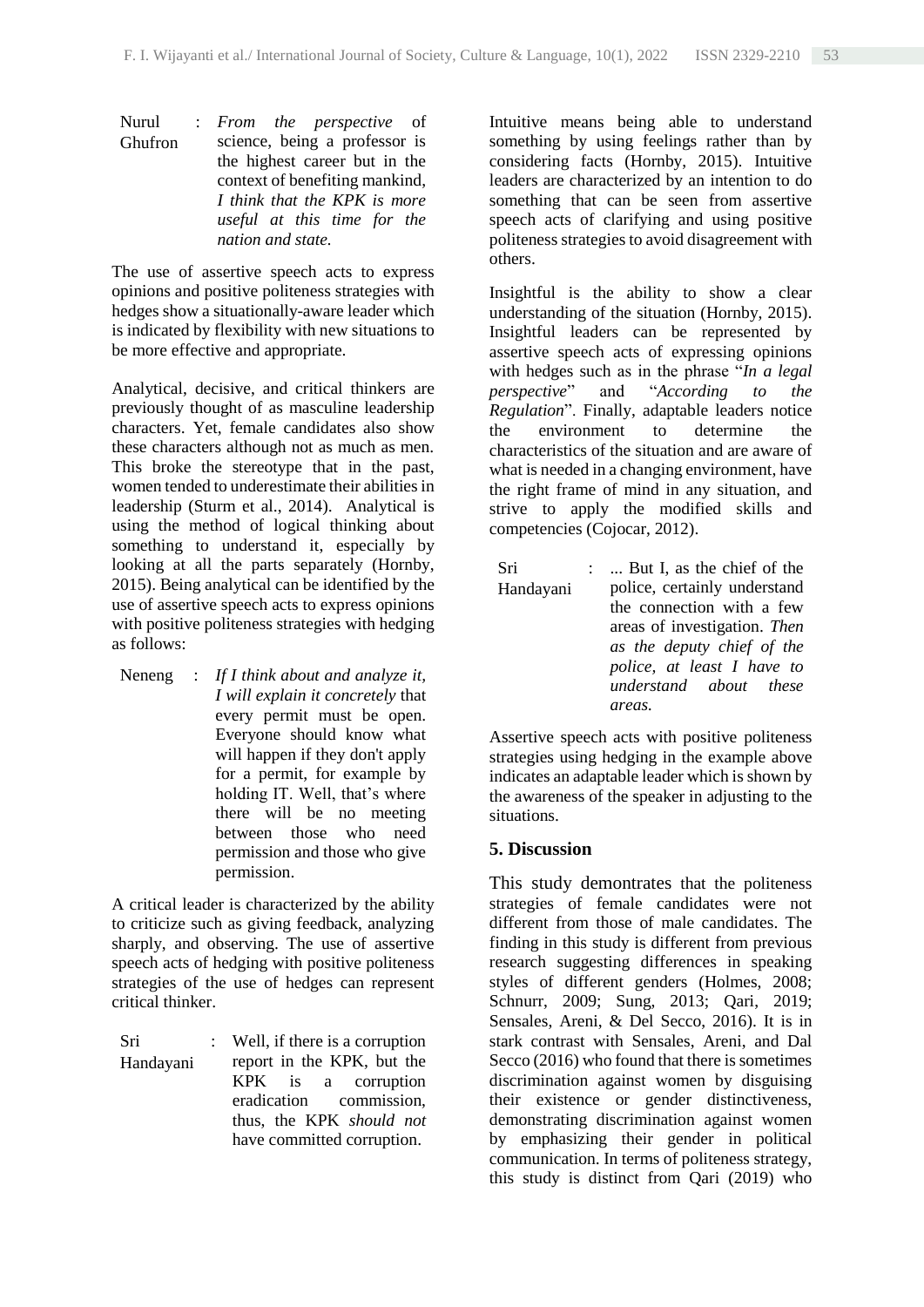suggests that males and females exhibit different apology strategies.

This study corroborates Ramayanti's research (2016) that managers of both genders show similar positive and negative politeness strategies at meetings. This study confirms that leaders more dominantly use positive politeness strategies in the workplace (Ramayanti, 2016; Zunaidah et al., 2020). The politeness strategies are used by female and male candidates in interviews and public tests. There is no difference in speech acts used in both genders. Both used more assertive speech acts in interviews. Differences were found in the use of directive speech acts of asking for permission and negative politeness strategies of respecting and impersonalizing speakers which were used more frequently by women than men.

The character of a good leader is found in both genders. This is in line with the Law of the Republic of Indonesia Number 19 of 2019 concerning the Corruption Eradication Commission. KPK carries out its duties on the principles of legal certainty, openness, accountability, proportionality, and respect for human rights. Integrity reflects the mandate in the Regulation that the candidates must be capable, honest, and have high moral integrity. Collaboration supports the regulations that the KPK is collegial in nature. Although both genders have character dimensions, there are character dimensions that are more dominant in a certain gender. Female candidates are more likely to have collaboration and humility, while male candidates are more likely to have integrity and judgment. This confirms previous literature (Holmes, 2008; Kim, 2013; Peterson, 2018; Schnurr, 2009; Sung, 2013) that there are differences in the tendency of leaders of different genders, in that the feminine leadership style is more collaborative.

Judgment is mostly found in the speech of both female and male candidates in interviews and public tests. This corroborates the opinion of Seijts et al. (2017) that judgment is at the center of the leader's character since it plays an important role in decision making. Judgment plays an important role in leader character because it combines other dimensions into informed contextual behavior that allows conscious and unconscious assessments in activating each character dimension at the appropriate time (Seijts & Gandz, 2018). Thus, male and female candidates of the commissioner of KPK fulfill the criteria for good leaders based on the dominant character dimension, which is judgment. Judgment is mostly represented by assertive speech acts and positive politeness strategies.

Analytical and critical thinkers belong to judgment. They are represented by the use of assertive speech acts and positive politeness strategies using hedging. Although hedges are used by speakers as a linguistic means to express doubt and skepticism (Salager-Meyer, 1994), they signal uncertainty and a lack of commitment to the truth of the proportions being conveyed (Prince et al., 1982) and makes one's own opinion safe and secure (Brown & Levinson, 1987). However, in a different context and pragmatic behavior, utterances with hedges can show another character such as the critical thinker. This is in line with Bruce (2016) that hedges are one of the metadiscourse markers other than attitude markers that are involved in the expression of critical thinking that works synergistically and is used to make critical statements. Bruce mentions that in critical statements, hedges are often used in expressing critical evaluations and can be more complex and varied when employing adjectives and adverbs in addition to modal and nonmodal verbs.

Collaboration is dominantly found among females. Even so, male candidates also show a lot of speech that signifies cooperative and collegial character. Linguistic markers for collaboration are the use of positive politeness strategies in asking the interlocutor and negative politeness strategies of impersonalizing speakers and addressees with the exclusive and inclusive use of 'we'. Inclusive 'we' are also used when speaking as if everything is shared among members and treating someone as a representative of the group rather than as a helpless individual, which refers to their social status and the support they get from their group (Brown & Levinson, 1987). Holmes and Marra (2011) suggest that the use of the word inclusive 'we' emphasizes the collaborative nature of the organization and shared values. McDowell (2015) argues that the pronoun 'we' is used as a collegial relationship indicator that allows the discursive construction of group identity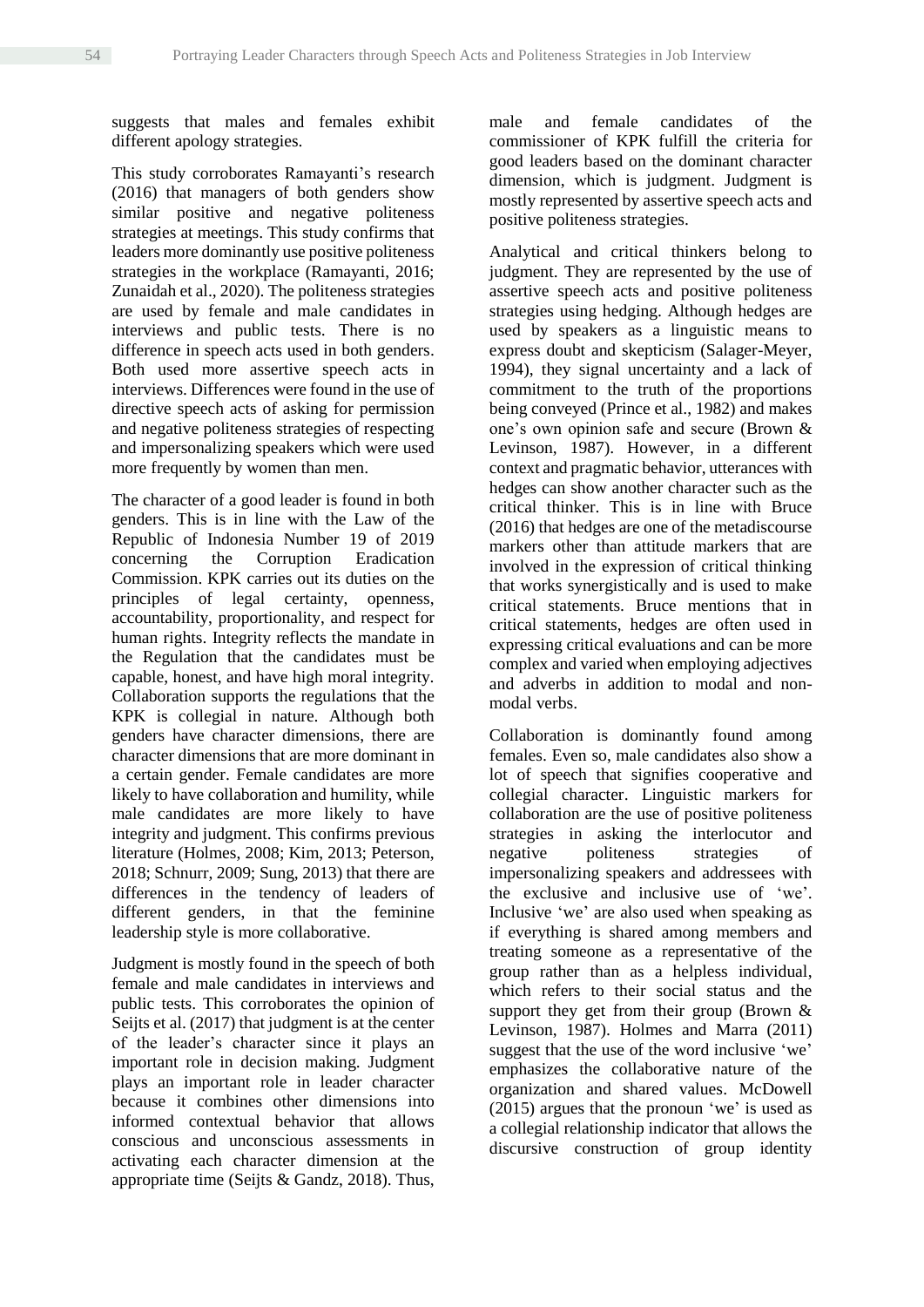through ties and enables consensus and group decisions.

Humility was found to be more dominant among females, especially when initiating a response which was indicated by speech acts of asking for permission and negative politeness strategies of giving deference. This is in contrast to the findings of Ramayanti (2016) showing that there was no difference between genders in giving deference in the workplace. The findings show that in addition to being respectful, continuous learner are dominantly found in female candidates. The negative politeness strategies for female candidates on collaboration and humility are consistent with the patriarchal culture, which dictates that women employ more negative politeness since they have to speak more formally than men and society expect them to be polite (Holmes, 2006a,b; Watts, 2003).

The results of this study indicate that female and male candidates did not show any difference in the use of speech acts and politeness strategies in interviews and public tests. The difference is only shown by the females who use less negative politeness strategies. The utterances of female and male candidates in interviews and public tests indicate the ten character dimensions of a good leader except for humanity, which is not found in the conversation. Both female and male candidates used more assertive speech acts and positive politeness strategies of judgment, which is the core of the character dimension. Even though both genders have good leadership characters, there is a tendency that females are more dominant in collaboration and humility. Meanwhile, males are more dominant in integrity and judgment. Several characters indicate a shift in leadership style. Characters that originally became a masculine leadership style such as courageous, confident, decisive, analytical, and critical thinker, were also exhibited by the female candidates. To date, some current research shows that female leaders are more confident and see themselves as equal to men. On the other hand, the feminine leadership style, which is found in many works of literature with the character of wise, honest, respectful, adaptable, socially responsible, and creative, is also found in the speech of male candidates. Collaboration, which was previously only seen in feminine leadership styles, is now also present in male candidates' speeches, such as in job interviews, despite being predominantly found in a female candidate. Hence, both genders exhibit cooperative and collegial character.

# **Acknowledgments**

This work was supported by the Doctoral Dissertation Research Scheme provided by the Ministry of Education, Culture, Research, and Technology of the Republic of Indonesia.

# **References**

- Akinkurolere, S. O., & Ariyo, K. S. (2015). Speech act features of select extracts in Chinua Achebe's Arrow of God: Leadership perspective. *Journal of Education, Society and Behavioural Science*, *9*(2), 139-145.
- Anonye, C. F. (2018). Discourse strategies in Nigerian job interview sessions. *Work in Progress*, *16*(17), 1-21.
- BPS Indonesia. (n.d). *Distribusi jabatan manager menurut jenis kelamin 2017- 2019* [Distribution of manager positions by gender]. Retrieved February 25, 2022, from https://www.bps.go.id/indicator/ 40/1334/1/distribusi-jabatan-managermenurut-jenis-kelamin.html
- Baxter, J. (2010). *The language of female leadership*. Basingstoke: Palgrave Macmillan.
- Beeching, K., & Woodfield, H. (2015). *Researching sociopragmatic variability: Perspectives from variational, interlanguage & contrastive pragmatics*. London: Palgrave Macmillan.
- Brown, P., & Levinson, S. C. (1987). *Politeness: Some universals in language usage.* Cambridge: Cambridge University Press.
- Bruce, I. (2016). Constructing critical stance in university essays in English literature and sociology. *English for Specific Purposes*, *42*, 13-25.
- Bruttel, L., & Fischbacher, U. (2013). Taking the initiative: What characterizes leaders? *European Economic Review*, *64*, 147-168.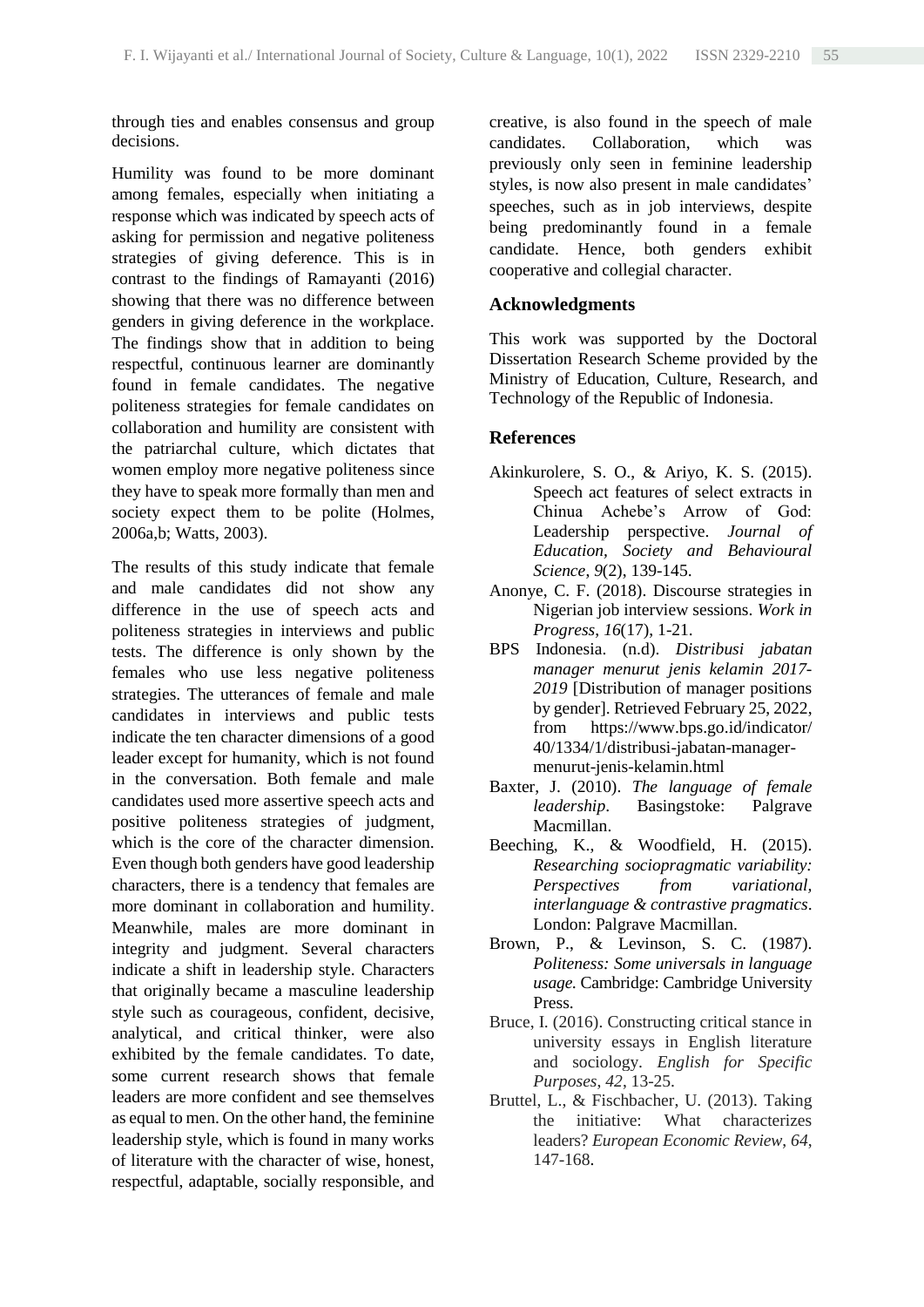- Castelli, P. A. (2016). Reflective leadership review: A framework for improving organizational performance. *Journal of Management Development*, *35*(2), 217- 236.
- Coates, J. (2015). *Women, men and language: A sociolinguistic account of gender differences in language*. London: Routledge.
- Cojocar, W. J. (2012). *Adaptive leadership in the military decision making process*. Retrieved from https://apps.dtic.mil/sti/ pdfs/ADA570479.pdf
- Culpeper, J. (2011). *Historical sociopragmatics*. Amsterdam/ Philadelphia: John Benjamins.
- Dixon, J. A., & Foster, D. H. (1997). Gender and hedging: From sex differences to situated practice. *Journal of Psycholinguistic Research*, *26*(1), 89-107.
- Gutierrez-Wirsching, S., Mayfield, J., Mayfield, M., & Wang, W. (2015). Motivating language as a mediator between servant leadership and employee outcomes. *Management Research Review, 38*(12), 234-1250.
- Holmes, J. (2008). *Gendered talk at work: Constructing gender identity through workplace discourse*. Oxford: Blackwell Publishing.
- Holmes, J., & Marra, M. (2011). Leadership discourse in a Maori workplace: Negotiating gender, ethnicity and leadership at work. *Gender and Language*, *5*(2), 317-342.
- Hornby, A. S. (2015). *Oxford advanced learner's dictionary: International*  student's edition (9<sup>th</sup> ed.). Oxford: Oxford University Press.
- Jacko, J. F. (2016). Rational informative assertiveness in management communication. *Jagiellonian Journal of Management, 2*(1), 35-44.
- Kim, H. (2013). Glass fence thicker than glass ceiling: The puzzling gaps of women's leadership in Korea. In J. Rajasekar (Ed.), *Culture and gender in leadership: Perspectives from the Middle East and Asia* (pp. 253-274). Hampshire: Palgrave Macmillan.
- Klann, G. (2007). *Building character: Strengthening the heart of good leadership*. San Francisco: John Wiley & Sons.
- Kleshinski, C. E., Wilson, K. S., Stevenson-Street, J. M., & Scott, B. A. (2021).

Principled leader behaviors: An integrative framework and extension of why leaders are fair, ethical, and nonabusive. *Academy of Management Annals*, *15*(1), 1-36.

- Lakoff, R. (1973a). Language and woman's place. *Language in Society*, *2*(1), 45-80.
- Lakoff, R. (1973b). *Hedges and meaning criteria in lexicography in English*. New York: New York Academy of Science.
- Lambert, V. A., & Lambert, C. E. (2012). Qualitative descriptive research: An acceptable design. *Pacific Rim International Journal of Nursing Research*, *16*(4), 255-256.
- Lipovsky, C. (2010). *Negotiating solidarity: A social-linguistic approach to job interviews*. Cambridge: Cambridge Scholars Publishing.
- Litosseliti, L. (2014). *Gender and language: Theory and practice*. London: Hodder Arnold.
- Massoudi, A. H. (2017). The influence of manager's politeness on subordinates motivation. *IOSR Journal of Business and Management*, *19*(7), 78-90.
- McDowell, J. (2015). Masculinity and nontraditional occupations: Men's talk in women's work. *Gender, Work & Organization*, *22*(3), 273-291.
- Miles, M. B., & Huberman, A. M. (1992). *Analisis data kualitatif* [Qualitative data analysis] (T. R. Rohidi, Trans). Jakarta: UI-Press.
- Mills, S. (2003). *Gender and politeness*. Cambridge: Cambridge University Press.
- Peterson, H. (2018). From "Goal-orientated, strong and decisive leader" to "collaborative and communicative listener": gendered shifts in vice-Chancellor Ideals, 1990–2018. *Education Sciences*, *8*(2), 90-107.
- Petraki, E., & Ramayanti, I. (2018). Navigating the Indonesian workplace hierarchy: Managers' use of humour as a rapport building strategy. *Journal of Pragmatics*, *134*, 199-209.
- Prayitno, H. J. (2010). Perwujudan Prinsip kerjasama, sopan santun, dan ironi para pejabat dalam peristiwa rapat dinas di lingkungan pemkot berbudaya Jawa [The embodiment of the principle of cooperation, courtesy, and the irony of officials in the event of an official meeting in the Javanese culture of the